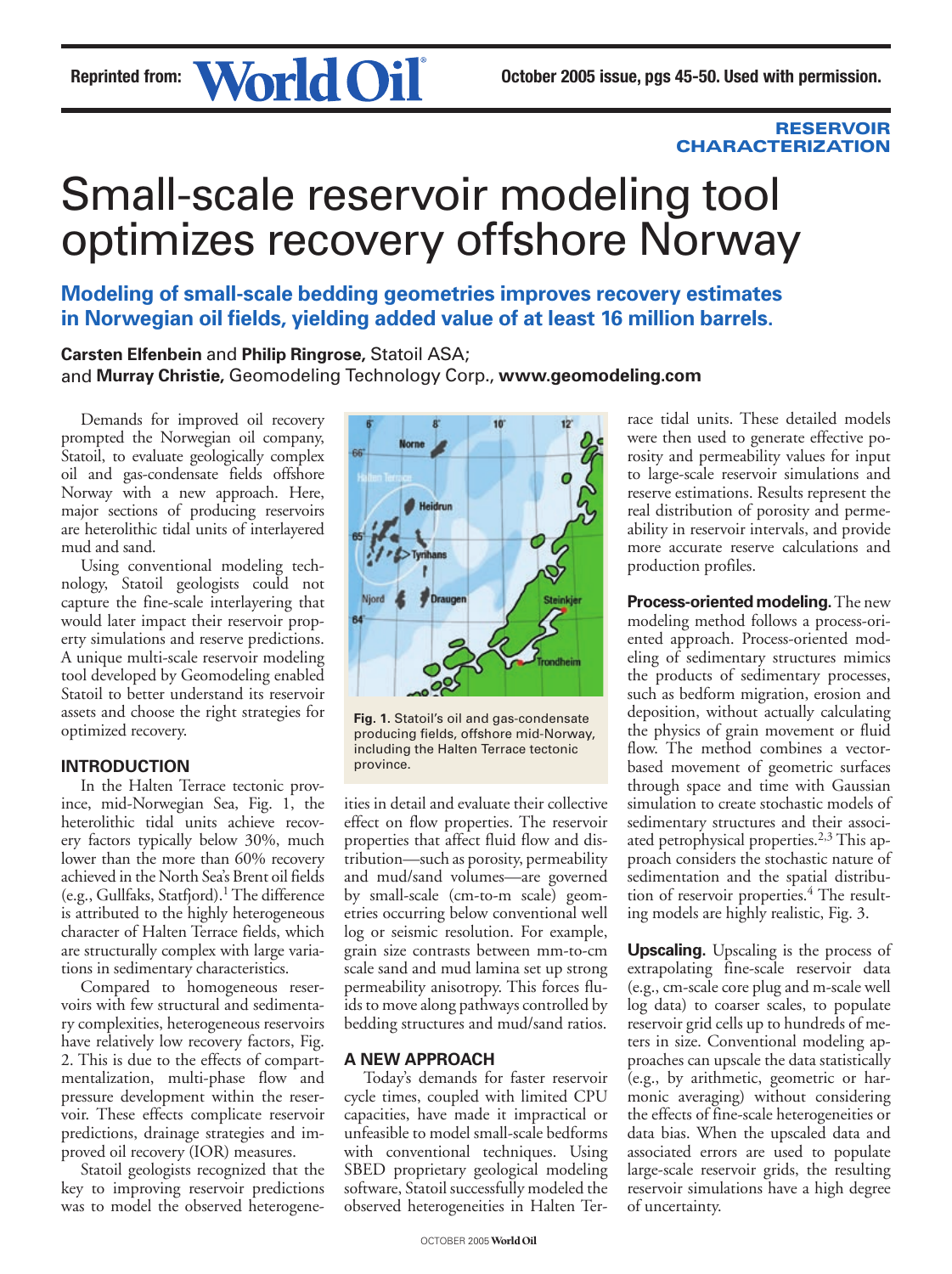In the modeling workflow, sedimentary environments, such as fluvial, shoreface or deepwater facies, can be reproduced by creating stacked bedding models from over 100 bedding templates. These small-scale models are populated with petrophysical data (such as porosity and permeability) derived from core plug and well log measurements.

The petrophysical models are upscaled by a range of methods, including averaging and flow simulation, to obtain effective properties for a given bedding structure. The resulting models incorporate the effects of sedimentary structure on flow properties.<sup>5</sup> This approach enables upscaling without overloading the models with data or increasing model sizes. By comparing the effective property relationships derived from multiple SBED scenarios, a user can better discriminate between reservoir and nonreservoir intervals.

#### **CASE STUDIES**

The following Statoil case studies show how detailed small-scale modeling and upscaling, with SBED, impacted engineering and business decisions offshore Norway, Fig. 1.

**Case 1: Characterizing the Halten Terrace fields.** Upscaled models were used to generate type curves showing the relationship between permeability and shale volumes in the Halten Terrace.<sup>5,6</sup> The main reservoir units in these oil and gas-condensate producing fields are heterolithic tidal successions.<sup>1</sup> The most heterogeneous intervals contain laminated sandstone/mudstone units with wavy, lenticular and flaser bedding.7

Whole successions of tidal bedding facies were realistically represented in models. After populating the models with relevant petrophysical data and upscaling a number of realizations, the

models generated type curves for permeability in tidal bedding.

The type curves in Fig. 4 show the relationship between shale content and permeability in the Tilje formation of Heidrun field. Model dimensions are a few decimeters. Results indicate how much sand must be present before the reservoir will be producible (i.e., at the onset of vertical flow and horizontal flow). Traditionally, permeability estimates in tidal bedded reservoirs are derived from averaged core plug measurements and creative interpretation of well test data.

However, averaging of permeability in these bedding types may be misleading. For example, applying a harmonic average will usually underestimate the true effective vertical permeability, Fig. 4. This is due to complex mud-sand interlayering that allows for vertical connectivity between sands. The functional



**Fig. 3.** Realistic sedimentary bedding models generated by vector-based migration of calculated surfaces. The example model shows permeability variations in cross-bedding, due to dm-to-m-scale tidal dunes.



**Fig. 2.** Impact of reservoir complexity on production. Idealized production curves for a relatively homogeneous reservoir (blue) and a highly heterogeneous reservoir (red).



**Fig. 4.** Plot of permeability vs. volume fraction of shale from upscaled models. Red and blue dots are upscaled vertical (kv) and horizontal (kh) permeability from dm-scale bedding models from the Tilje formation, Heidrun field. Thin lines are arithmetic and harmonic averages.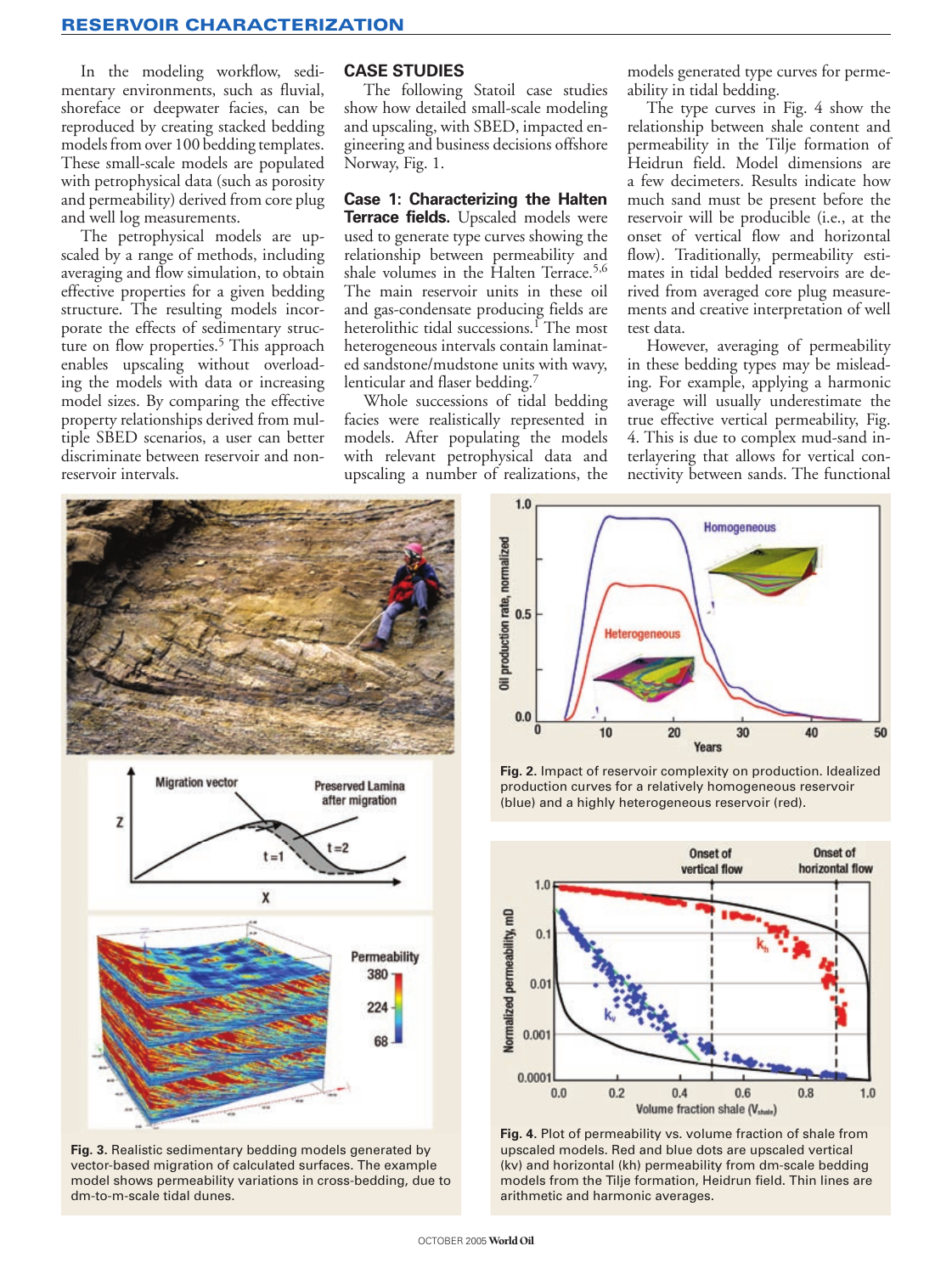relationship from Fig. 4 was implemented in reservoir simulations to derive geologically based vertical permeability in tidal-influenced intervals. The resulting simulations helped to characterize reservoir properties in areas without well information.

The type curve approach was also applied to a reservoir unit in Tyrihans field, where production of light oil is planned for startup in 2009.8 Fig. 5 shows predicted production profiles derived from two methods: 1) using  $k_v/k_h$  ratios calculated from small-scale geological models (green lines); and 2) using a constant  $k_v/$  $k_h$  per reservoir zone (red lines).

In the model with geologically based  $k_v/k_h$  ratios, the predicted oil production decreases and the water output increases drastically, compared to the constant  $k_v/$ kh case. The difference in produced oil is roughly 1MSm<sup>3</sup>. The type curve approach helped to reduce uncertainty in reserve predictions and allowed increased confidence in reserve estimates. Based on the results, Statoil engineers implemented a different strategy for design and installation of water treatment facilities in Tyrihans field.

## **Case 2: Optimizing Statfjord field.**

After a hydrocarbon field in production has left its plateau phase, and rates begin to decline, the drainage strategy is often changed to optimize and possibly increase the field's remaining lifetime. During Statfjord field's late-life phase in the North Sea, Statoil implemented the modeling approach to evaluate alternative drainage strategies to gas injection.

The two drainage options were: 1) Depletion (blow down) and 2) Alternating water and gas injection (WAG). The study's aim was to incorporate the effects of small-scale heterogeneities in reservoir simulations and to understand how different parts of the reservoir respond to the respective processes.<sup>9</sup>

A combination of pore-scale models and lithofacies models was created for five different facies from the Jurassic Brent Group. Based on representative core intervals, generic lithofacies models were developed using the modeling approach. Input for models was based on singleand multiphase flow properties estimated from pore-scale network modeling. Models were then populated with petrophysical property values from core plugs and probe permeability measurements. These small-scale models were exported directly to the flow simulator, where two-phase, steady-state upscaling was used to derive



Fig. 5. Comparison of simulation results for a reservoir unit on the Tyrihans field. Green lines are scenarios using  $k_v/k_h$  ratios calculated from small-scale geological models. Red lines are scenarios with a constant  $k_v/k_h$  for the entire reservoir zone.

effective properties, Fig. 6.

The results enabled Statoil to answer the questions surrounding fluid behavior and depressurization processes: How do gas fingers develop through the reservoir? Which layers are preferred water pathways? Where does oil remain? What is the critical gas saturation? The study also helped to define relative permeability curves for use in full-field production forecasts. The Statfjord late-life project has now been approved, and only time will tell how accurate the multi-scale production forecasts were.

#### **Case 3: "Go" or "No Go" in a deep-**

**water study.** The modeling approach was used in a deepwater field appraisal (undisclosed location, offshore Africa) to assess reservoir quality in highly heterolithic, thin-bedded sediments. Based on core descriptions, core plug measurements and an advanced suite of well log data, deterministic models of a 50-m cored interval were generated at cm-scale resolution, Fig. 7. Several model realizations were upscaled to a length-scale approximately equivalent to the resolution of the gamma ray (GR) curves from the same borehole. The upscaled results were used to generate a predicted net/gross (N/G) curve in SBED, Fig. 7.

The new modeling-derived N/G curve was based on a geologically realistic distribution of sands and muds. Earlier estimations of N/G ratios were based on GR logs with different cut-off values for net sand. The resulting uncertainties from cut-off-based values were high, with N/G estimates ranging from 0.27 to 0.45, depending on the cut-off used. In comparison to modeling-derived N/ G curves, cut-off-based curves tended to underestimate net sand in intervals with intermediate GR readings. Core descriptions and small-scale models showed that



**Fig. 6.** Flow simulations on dmscale models. 3D simulations show waterflood and depletion processes in a hummocky cross-stratified (HCS) unit from Statfjord field (top). Detailed crosssection shows gas migration velocities through the HCS bedforms.

the sand intervals consist of thin-bedded, interlayered sandstone/mudstone successions with good lateral connectivity. The improved estimation in net sand led to a "go" decision for further development in this deepwater field.

**Case 4: Increased IOR potentials at Heidrun.** Improved oil recovery (IOR) potentials can be quantified, based on hydrocarbon volume estimates calculated with conventional and new modeling techniques. In Heidrun field, the estimated IOR volume potential that can be gained with conventional technology is  $<$ 10 MSm<sup>3</sup> of oil equivalent. In the tidalinfluenced and highly heterolithic Tilje and Åre formations, the estimated IOR volume potential using new technology is at least one order of magnitude higher,